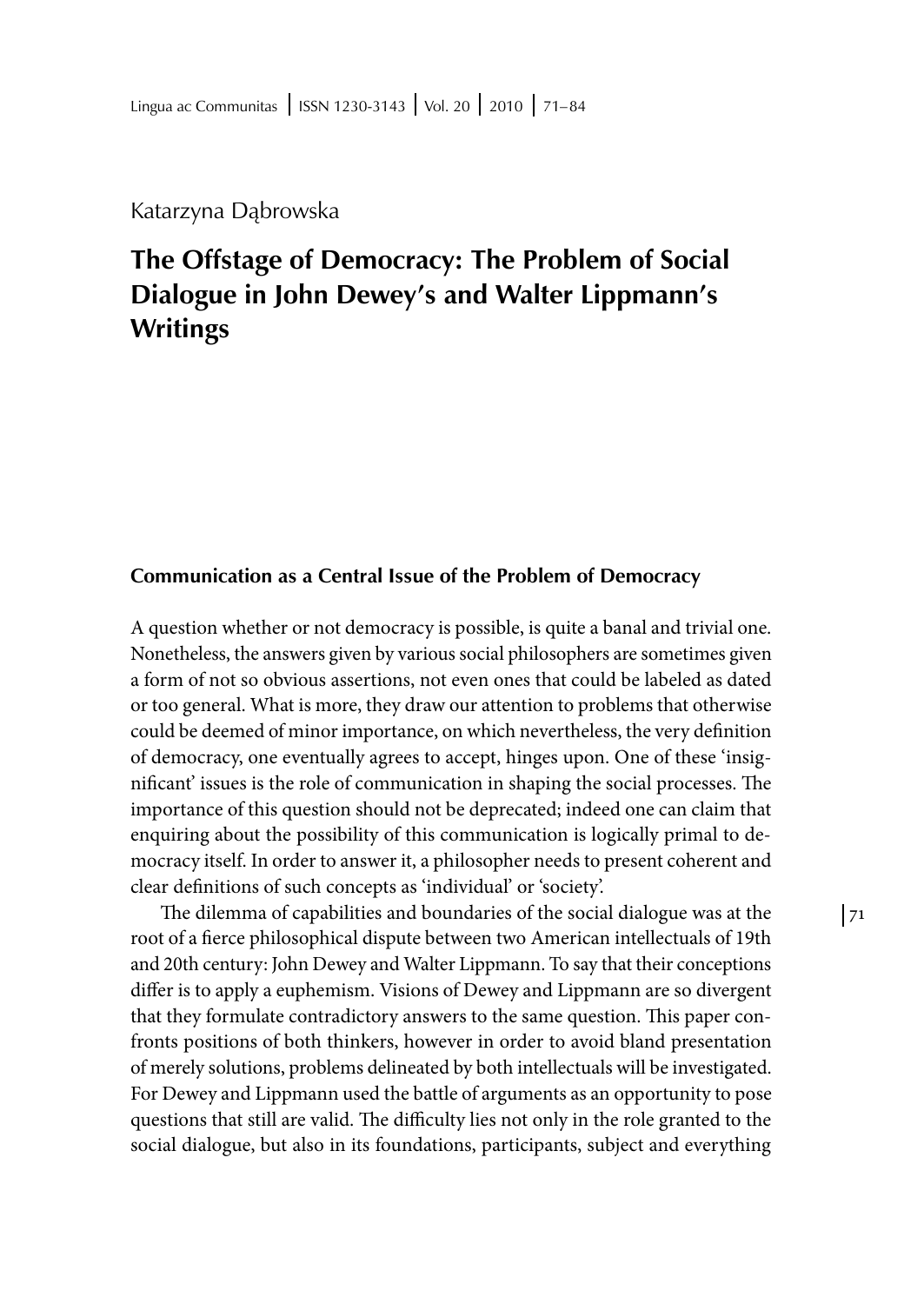that shapes it. Also, perhaps in the first place, in the question how much we can (or even should) change this shape. Within this spectrum, the role of media, censorship and education seems to be of critical significance.

This paper is, therefore, an attempt to find answers if not to all, then at least to some of the aforementioned questions. Particularly, though, it should be conceived as an opportunity to once more ask them and ponder over alternative responses. It is not my ambition to side with either of the proponents, rather to endeavour a careful consideration of possible compromise in order to escape the deadlock resulting from accepting either extremely optimistic or utterly pessimistic point of view.

#### **Basic Terminological Distinctions**

Understanding of the problems delineated above will not be possible without defining the terms used by Dewey and Lippmann. Thus, I shall begin with discussing the notions of 'individual', 'society', 'intelligence' and 'democracy' from Deweyan perspective and then from Lippmann's point of view.

One of the most representative definitions of the individual that can be adduced in the writings of commentators of Dewey's socio-political philosophy<sup>1</sup> is the one found in *The Public and its Problems* (1927). According to Dewey, an individual is "[a] *distinctive* way of behaving in conjunction and *connection* with other distinctive ways of acting, not a self-enclosed way of acting, independent of everything else."2 It is, *de facto*, one of the few definitions where Dewey is not invoking the idea of society. Great majority of his deliberations on individualism and individuals mentions the social and communal simultaneously. This fundamental connection between the concepts of individual and society constitutes one of the most important features of his social philosophy. One could therefore deduce that it would be justified to claim the relation of individual and society as pivotal dilemma of Deweyan social philosophy. However, such claim would be erroneous, since for Dewey the relation between the individual and the society is not a problem at all; to the contrary, problematising it and branding one's ideas with the label 'individualism' or 'collectivism' (depending on the preference) is the rudimentary error of all hitherto prevailing social-political theories.<sup>3</sup> The difficulty connected with analyzing the above concepts is based on the fact that both terms

<sup>1</sup> See F. I. Gamwell, *Beyond Preference. Liberal Theories of Independent Associations*. Chicago: The University of Chicago Press, 1984, p. 93.

<sup>2</sup> J. Dewey, *The Public and its Problems*. Athens: Swallow Press, Ohio University Press, 1991, p.188.

<sup>3</sup> Ibidem, pp. 186–192.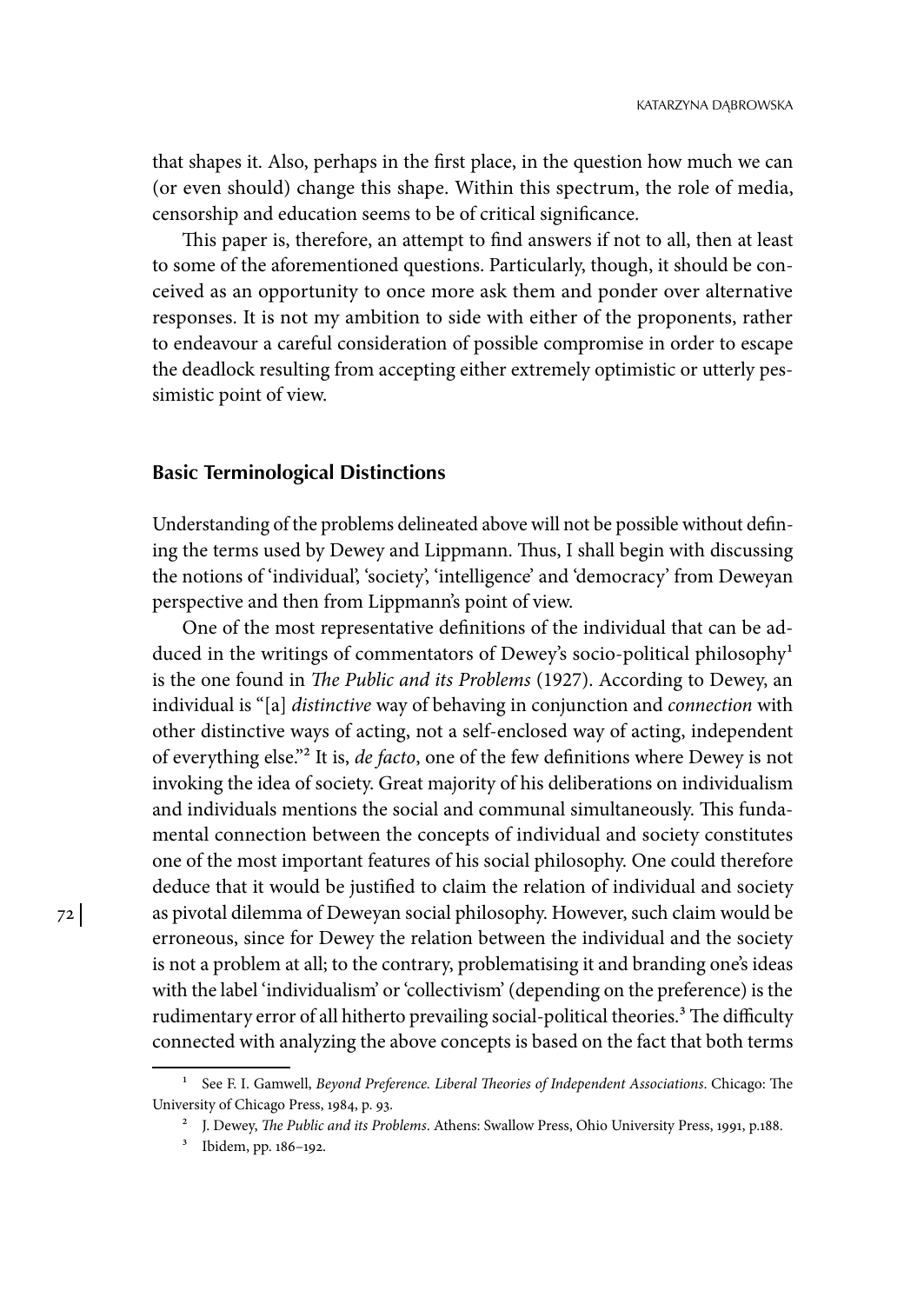are "hopelessly ambiguous, and the ambiguity will never cease as long as we think in terms of an antithesis."4 Problematizing the dynamics between the individual and society is therefore an artificial one, "[w]e might as well make a problem out of the relation of the letters of an alphabet to the alphabet. An alphabet *is* letters, and 'society' is individuals in their connections with one another."5

Consequently, association is, according to Dewey, the basis of every action; it is a law regulating everything that exists. Hence, it is quite pointless to ask how the individuals are interrelated because the action of one being connected with the actions of the others is a reality and an inherent feature of every collective, as a matter of fact not limited to human beings only. The whole universe is indeed one great association of its elements, from the simplest molecules to the most sophisticated organisms. An individual is thus defined through the relations with the other individuals.<sup>6</sup>

By the same token, if it is quite unthinkable to speak of individualism in separation from the concept of community, it is equally impossible to conceive intelligence as a personal trait of an individual because it is a social asset.<sup>7</sup> Intelligence must not be regarded as personal feature because conceptualized this way will only be a tool for improvement of individual's conditions and never those of society as a whole.<sup>8</sup> What is more, such an extremely individualist approach to intelligence is the source of accusations thrown in the face of the average citizen of a democratic society since, it is asserted, they are not intelligent enough to participate consciously in social life as it was postulated by Dewey.<sup>9</sup> He emphasized nevertheless that both intelligence and knowledge have social character and that the former is the resultant of the participation of respective individuals in generally accessible cultural and intellectual goods. If the community does not provide its members with sufficient conditions for intellectual development, then it is no wonder they are uninformed and uneducated.<sup>10</sup> Subsequently, knowledge as well as science are cumulative processes and any progress would not be possible if the scientists did not collaborate in their research. The same rule should apply to social action since the basis for the

8 Marcin Kilanowski emphasizes after Jennifer Welchman that, according to Dewey, intellect and intelligence are social products (see *Individual and Community: Dewey's Rejection of Sharp Distinctions in Social and Political Philosophy*. "Deconstruction and Reconstruction. The Central European Pragmatist Forum", Vol. 2. Eds. John Ryder, Krystyna Wilkoszewska. Amsterdam – New York: Rodopi, 2004, p. 22 as well as the second footnote on the same page).

9 It is one of Walter Lippmann's objections; I will deliberate upon it below.

<sup>4</sup> Ibidem, p. 186.

<sup>5</sup> Ibidem, p. 69.

<sup>6</sup> Ibidem, p. 22–26

<sup>7</sup> J. Dewey, *Liberalism and Social Action.* Amherst: Prometheus Books, 2000, p. 70.

<sup>10</sup> J. Dewey, *Liberalism and Social Action*…, pp. 59–60.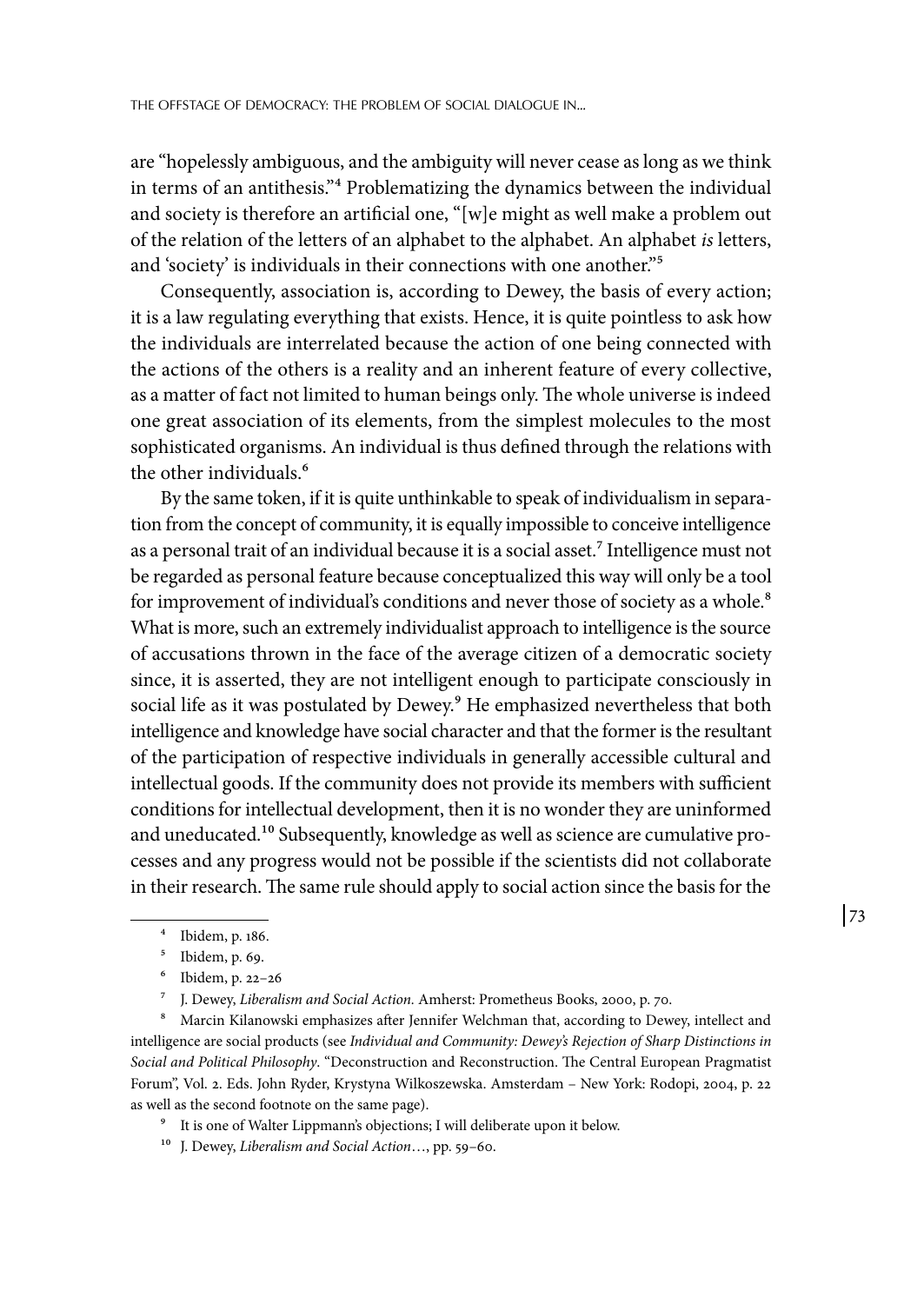development of intelligence perceived that way is nothing else than social communication. Some analysts of Dewey's social philosophy remark that the ideal Deweyan society would consist of individuals exhibiting scientific interests and the results of their individual research and inquiry would contribute to the common good. Gail Kennedy compares this society to a community of scientists.<sup>11</sup>

According to Dewey, intelligence should be one of the corner stones of a democratic system, and more precisely, a democratic method should be the "method of organised intelligence",<sup>12</sup> "cooperative intelligence"<sup>13</sup> or simply the "scientific method".14 It would require application of an experimental method known from natural sciences within the field of social sciences and the algorithm of inquiry would consist of – summarizing it briefly – gathering the empirical data (i.e. observation), then designing of the theories in the form of hypotheses and finally, experimental testing of the theories.<sup>15</sup> However, in order to render such application possible one, in the first place, needs to regard philosophical ideas, theories, doctrines and conceptions as tools that can be adjusted and improved; secondly proposed solutions should be construed as hypotheses and not strict schedules that must be adhered to at any price. Finally, the experimental test of such projects would be their consequences.<sup>16</sup>

Moving on to the problem of democracy, it needs to be underlined that Dewey uses this concept designating two separate meanings. The first one is of purely formal character; democracy here is understood in terms of political democracy, i.e. specific political system. This term is axiologically neutral; political democracy as merely one of many political systems is nothing universal or sanctified. Democracy understood as a form of government is nothing more than an assembly of certain mechanisms and instruments (such as: general elections, representative parliament, political parties, etc.), which ought to be altered and modified depending on historical and cultural needs of given society.17 However democracy has also another meaning, the one that is not in the least formal. This meaning implies democracy as a certain social idea and thus the spectrum of this understanding is decisively broader than the very concrete concept of political democracy because,

<sup>11</sup> A. Schutz, *John Dewey and 'A Paradox of Size': Democratic Faith at the Limits of Experience*, "American Journal of Education" 2001, Vol. 109, pp. 291–292.

<sup>12</sup> J. Dewey, *Liberalism and Social Action*…, p. 81.

<sup>13</sup> Ibidem, p. 82.

<sup>14</sup> Ibidem, p. 50.

<sup>15</sup> J. Dewey, *Reconstruction in Philosophy*. Mineola: Dover Publications, 2004, p. V.

<sup>16</sup> J. Dewey, *The Public and its Problems…, p.* 202–203; F. I. Gamwell, *Beyond Preference. Liberal Theories of Independent Associations*…, p. 92–93.

<sup>&</sup>lt;sup>17</sup> Dewey claims that "[t]here is no sanctity in universal suffrage, frequent elections, majority rule, congressional and cabinet government", see J. Dewey, *The Public and its Problems…*, p. 144–145.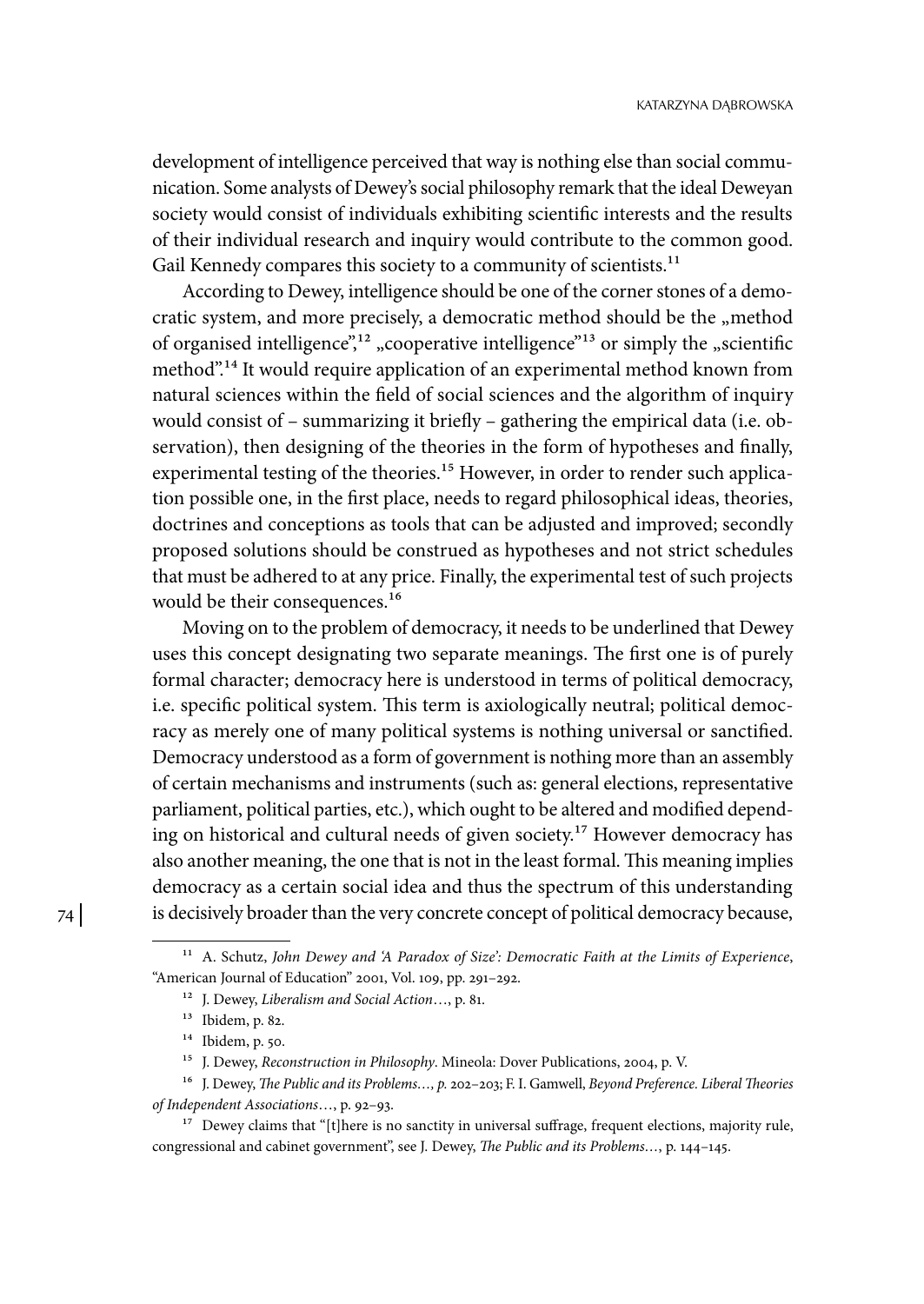as Dewey insists, there is no such a political system capable of expressing this idea, even in its most perfect phase.<sup>18</sup> This way he professes political democracy as having only limited role – one should not expect that introduction of democratic methods of governance automatically makes up for a democratic state since political system will always be something secondary to democracy perceived as an idea:

The facts … should, however, protect us from the illusion of expecting extraordinary change to follow from a mere change in political agencies and methods.19

Democracy analysed as a form of government is not therefore a question for philosophical deliberations but simply a subject of a practical test. Avoiding the philosophical trap of 'what ifs' Dewey does not elaborates on this concept too much arguing that we will never be able to foresee the practical outcomes of specific transformations of democratic mechanisms; these will need to be verified in practice.20 Philosophy can only provide methods which will save us from being lost in the fog of political reforms' testing.

Dewey expatiates on the second meaning of democracy. What does it actually mean that democracy is a social idea? There are two aspects in this most general of all possible definitions of this concept because the idea of democracy can be investigated from the individual perspective as well as from the societal angle. Accordingly,

[f]rom the standpoint of the individual, it consists in having a responsible share according to capacity in forming and directing the activities of the groups to which one belongs and in participating according to need in the values which the groups sustain. From the standpoint of the groups, it demands liberation of the potentialities of members of a group in harmony with the interests and goods which are common.21

Further along Dewey explains that the idea of democracy is nothing else than the idea of community life, $22$  or rather a mode of conjoint communicated experience.23 Undoubtedly for him association is a *conditio sine qua non* for democracy becoming the way of life of the whole society and well as its individual members. The Deweyan ideal of democracy is incarnated in the form

<sup>18</sup> Ibidem, p. 143.

<sup>19</sup> Ibidem, p. 68.

<sup>20</sup> Ibidem, p. 33–34.

<sup>21</sup> Ibidem, p. 147.

<sup>22</sup> Ibidem, p. 148.

<sup>23</sup> I. Dewey, *Democracy and Education*, New York: The Macmillan Company, 1964, p. 87.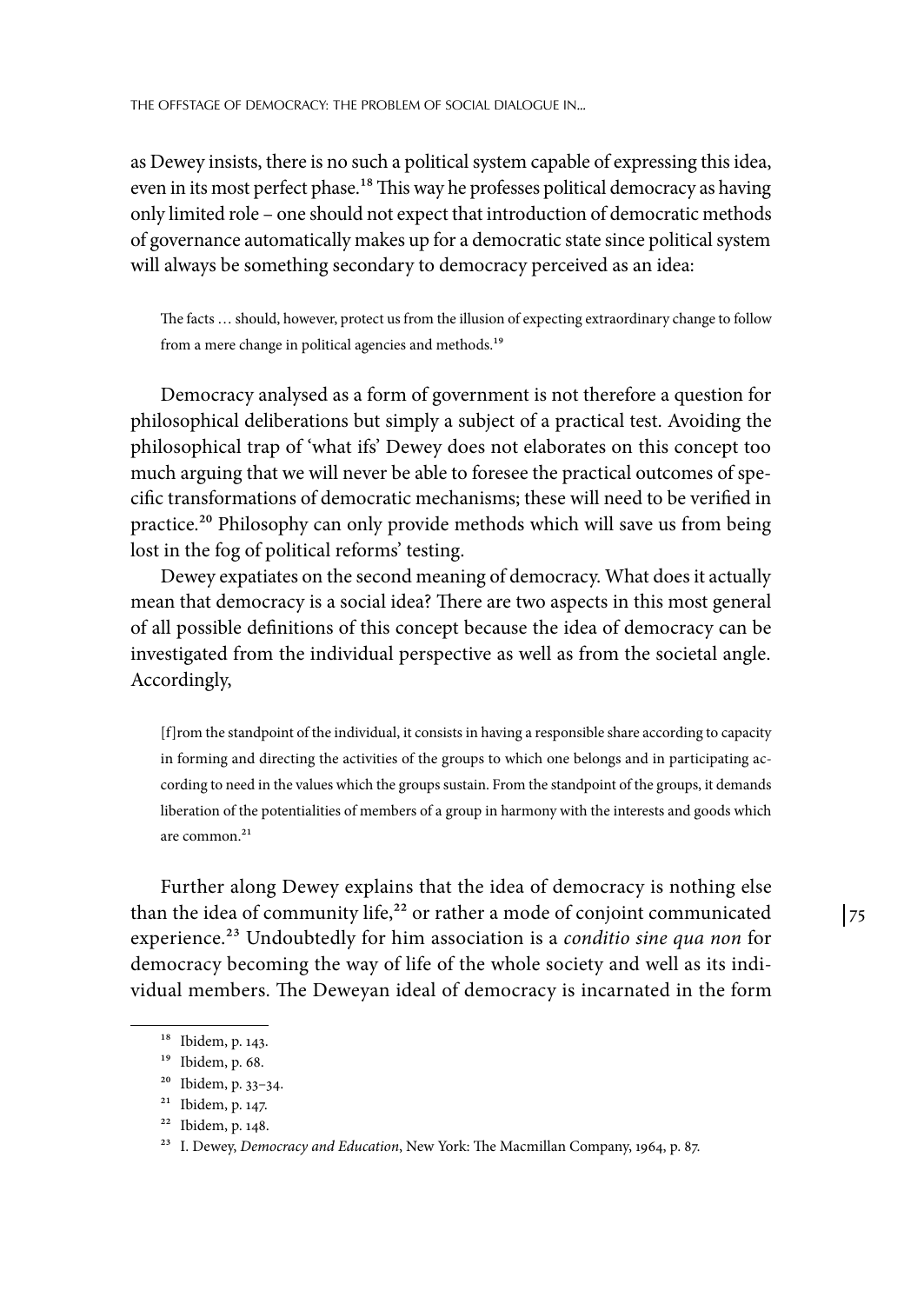of The Great Community which requires free and unbiased communication among its members.

**\*\*\***

Lippmann confers both concepts with slightly different meaning.<sup>24</sup> First of all, contrary to the Deweyan perspective, his anthropology is not an optimistic but a pessimistic one. Lippmann argues that nothing can truly be said of a human nature since the behaviour of every human being is not based on a direct knowledge of the world but rather on their personal impression of it. Lippmann's main objection raised against Deweyan vision could be the fact that it is a too idealistic one since it presupposes that citizens possess all possible intellectual and moral predispositions in order to actively and consciously participate in communal life. Dewey, Lippmann suggests, idealises human intelligence and the intellectual potential of individuals what results in the concept of an omnicompetent citizen,<sup>25</sup> i.e. a citizen who is, firstly, interested in social problems and, secondly, exhibits all necessary features in order to do so. Individuals are nevertheless too preoccupied with their own 'backyards', Lippmann asserts, not to perceive the public sphere through the lenses of their individual interests. What is more, they are not even able to differentiate between the truth and falsity or select information; they are driven rather by the need of cheap sensation than by the desire of finding rationale. For if the average citizen is to see something beyond the end of their noses, they must be tempted by an alluring wrapper.

Not only is Lippmann's vision of an individual pessimistic but also he does not express enthusiastic opinions about democratic society. For him society reminds more of a susceptible to hebetude throng than people, not to mention the collection of competent individuals. Furthermore, every citizen in their thinking and acting is motivated more by their private idiosyncrasies and patterns of thinking hence

[t]o expect that all men for all time will go on thinking different things, and yet doing the same things, is a doubtful speculation. It is not founding society on a communion, or even on a convention, but rather on a coincidence.<sup>26</sup>

<sup>&</sup>lt;sup>24</sup> One needs to remember that, as opposed to Dewey, Lippmann is not a 'professional' philosopher and so his theorising lacks certain premeditated logical structure and the terms he uses are not defined in a clear and precise manner. For these reasons the reconstruction of his thoughts is quite a demanding task.

<sup>25</sup> See W. Lippmann, *Public Opinion.* NuVision Publications, LLC, 2007, p. 163; J. P. Diggins, *The Promise of Pragmatism: Modernism and the Crisis of Knowledge and Authority*. Chicago: The University of Chicago Press, 1994, p. 332; see also Dewey's answer J. Dewey, *The Public and its Problems*..., p. 136, 158.

<sup>26</sup> W. Lippmann, *Public Opinion*…, p. 19.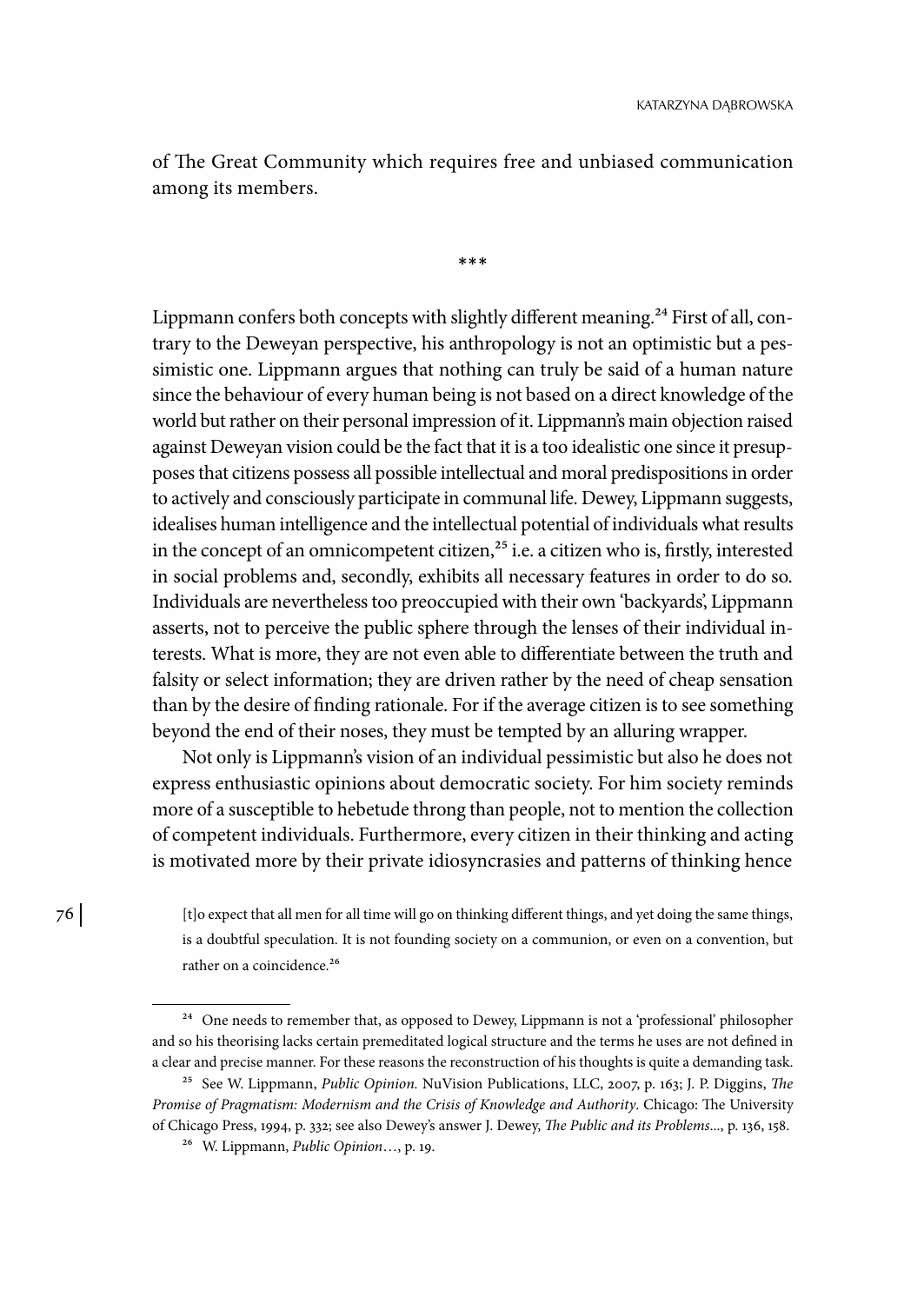Dewey's Great Community is for Lippmann not feasible (only in small, closed communities if at all) because both individuals as well as whole communities will choose what is local, private and known.

#### **Dewey's and Lippmann's Approaches to the Problem of Communication**

Lippmann noticed that contemporary citizens have very little in common with Dewey's idealistic assumptions and are not in the least interested in contributing to the community; conversely the community does not support them in their individual development.<sup>27</sup> Dewey could not repudiate this claim and was compelled to admit that contemporary citizen is not interested in the socio-political reality they live in what is expressed by decreasing electoral turnout. Can such individuals create a public sphere that could be conscious of its role? Lippmann, with typical pessimism, would deem it impossible insisting that public sphere is nothing else than a conglomeration of involuntary individuals susceptible to cheap sensation and propaganda influence.<sup>28</sup> Dewey, however, decided to devise a plan that would help to raise the modern societies from their downfall.<sup>29</sup>

This plan was meant to bring the given social group to embody the ideal of democracy through meeting specific conditions. Communication is the first of these since, as Dewey indicates, it "can alone create a great community".30 Communication here is a *conditio sine qua non* of society. Not only is it the basis for any democratic and civil society, but also the initial condition for joint action and creating a social group. Shortly, it is a necessary condition of association in general, whereas the latter is the framework of democracy. It must be thus concluded that without proper communication democracy is not possible.

Social dialogue, mutual exchange of experiences and meanings are achievable only through signs and symbols common within particular society. These allow to interpret the ramifications of joint action what in turn makes the semantic community possible. Symbols are mutually interrelated and the relations are pre‑ served and remembered making the collective memory, planning and predicting possible.31 All members of the community should participate in this social dialogue. As he puts it, with the characteristic egalitarian emphasis, "[t]he world

<sup>27</sup> See Ibidem, p. 19, 48, 146; J. P. Diggins, *The Promise of Pragmatism*…, p. 331–332; A. Schutz, *John Dewey and 'A Paradox of Size*…, p. 300.

<sup>28</sup> W. Lippmann, *Public Opinion*…, p. 96–97.

<sup>29</sup> A. Schutz, *John Dewey and 'A Paradox of Size*…, p. 295.

<sup>30</sup> J. Dewey, *The Public and its Problems…, p. 142.*

<sup>31</sup> Ibidem, p. 151–153.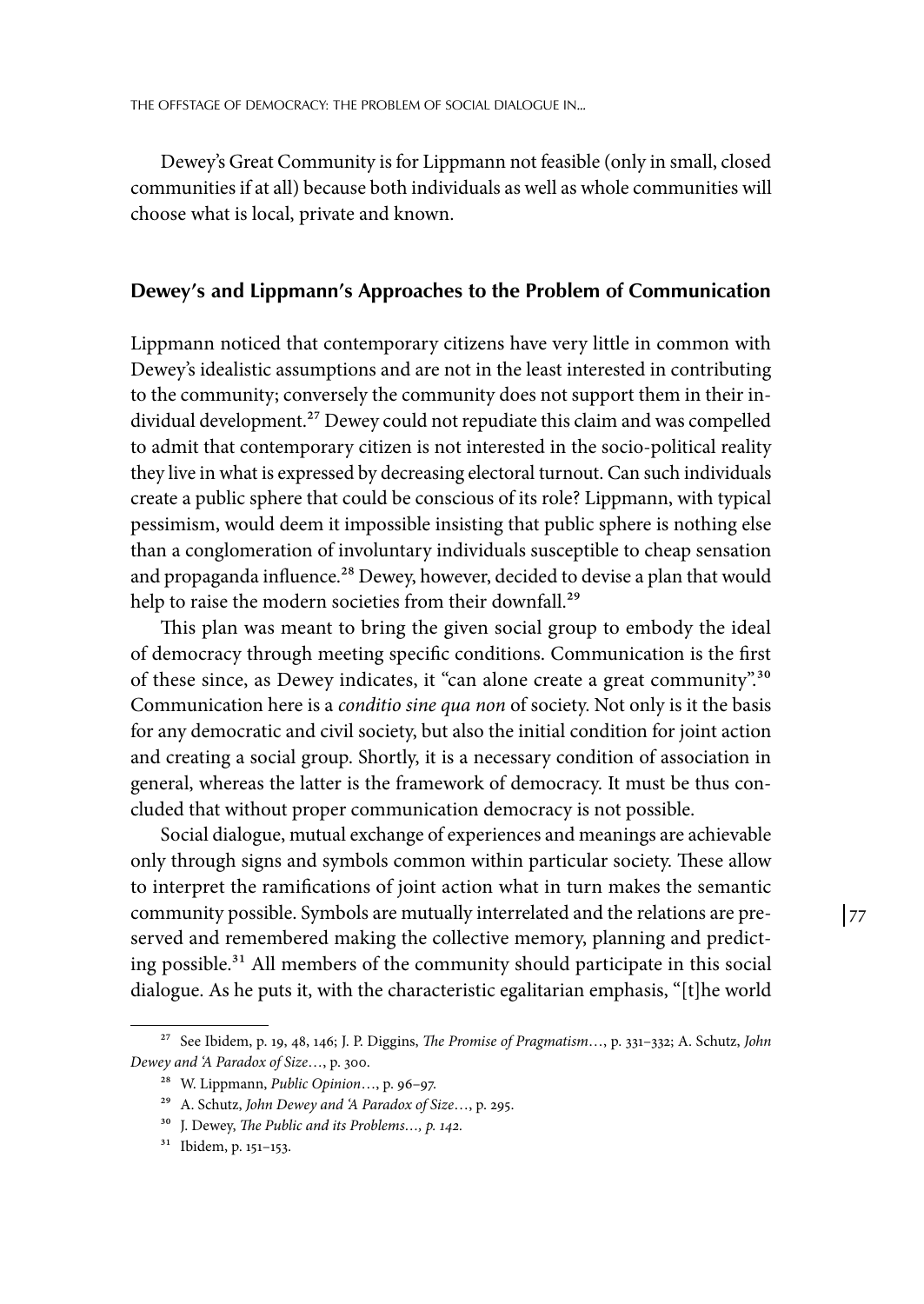has suffered more from leaders and authorities than from the masses".<sup>32</sup> Dewey's anti-elitist approach was expressed also in his objections against technocracy: according to him, people at large must inform those who govern about their needs and unless they do so, the threat of oligarchy arises.

The question about the participants of the public debate should not be mistaken with the question about who and what is shaping it. Dewey underlines the social character of communication indicating simultaneously the ever significant role of scientific and moral authorities in setting its tone through focusing public attention on those problems and issues they deem the most important.<sup>33</sup> Considerable influence upon the public debate is also exerted by journalists, i.e. those who are intermediaries in the process of transferring information. As Dewey said, conveying information is an  $art^{34}$  and very often the way it is presented determines the way it is received.

The subject of the debate constitutes another pivotal issue. Dewey postulates that it should encompass everything that is essential for given community. He emphasizes especially the current problems and scientific research (their results according to him should be published in the daily press).<sup>35</sup> Public debate should be holistic in its character since "[i]deas which are not communicated, shared, and reborn in expression" result in monologue.<sup>36</sup> Full knowledge about given thing or phenomenon is possible only when information regarding this thing or phenomenon are made public, shared and available for people at large. Knowledge therefore would be not only understanding of certain issue but also its communicating to the others. This way communication is nothing else than a synonym for forming the public opinion.37

According to Dewey sources and means of communication created due to technological revolution must be utilized. Also the methods and conditions of public debate ought to be constantly improved. What is more, this debate cannot be a mere coincidence: it needs to be carefully shaped and directed. Events concerning the whole community must be presented in an organised way, otherwise they seem as purely accidental. Available methods of communication should be therefore brought to perfection from the news presented in daily newspapers and the radio to publicized professional and scientific information. For if all members

<sup>32</sup> Ibidem, p. 208.

<sup>&</sup>lt;sup>33</sup> R. Shusterman, *Pragmatism and Liberalism between Dewey and Rorty*, "Political Theory" 1994, vol. 22, p. 402.

<sup>34</sup> J. Dewey, *The Public and its Problems*…, p. 183.

<sup>35</sup> Ibidem, p. 180–181.

<sup>36</sup> Ibidem, p. 218.

<sup>37</sup> Ibidem, p. 176–179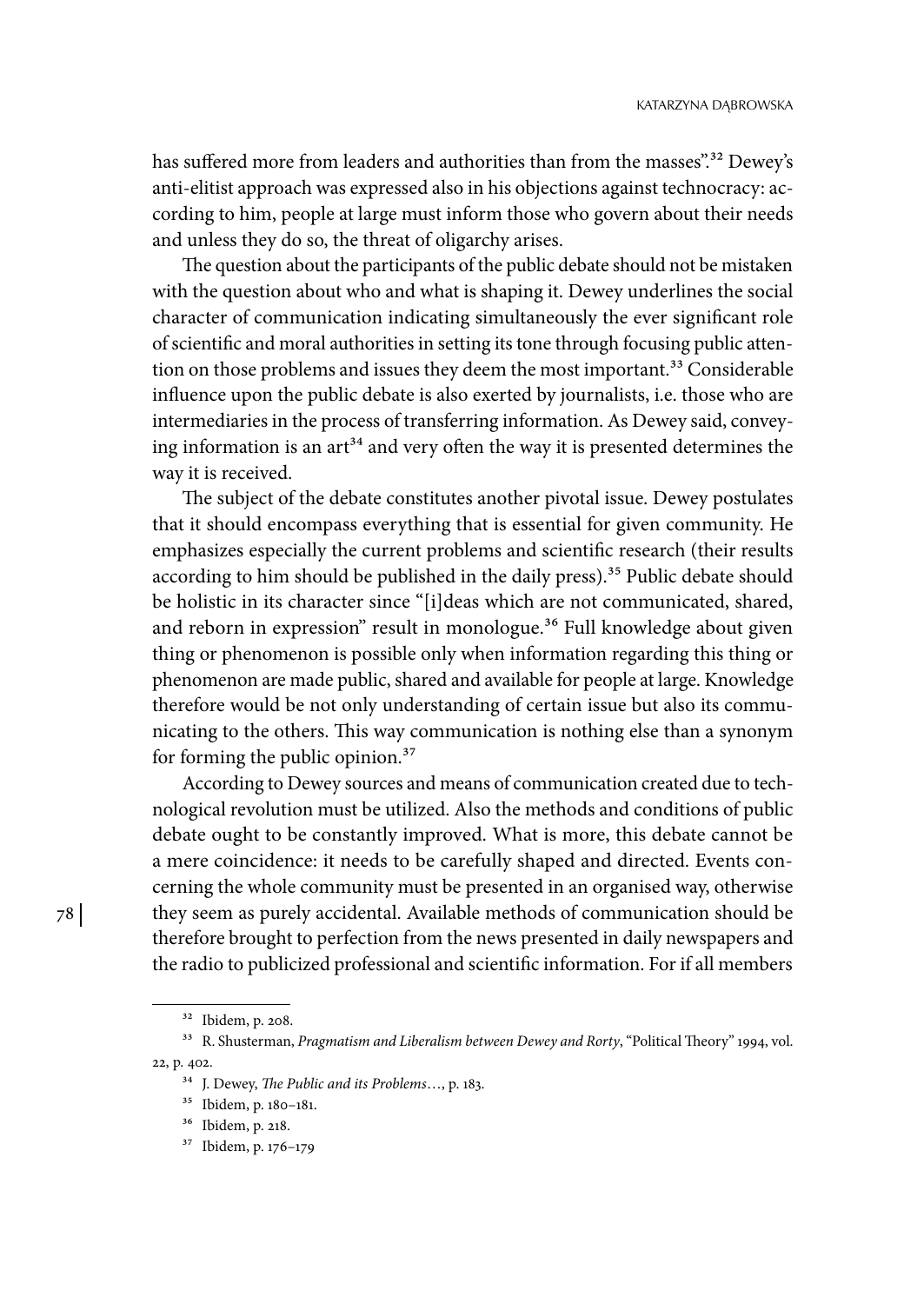of society are to have equal and conscious share in public dialogue, they must be up to date with everything and it means that all important information ought to be widely accessible.

The issue of communication within a community is related to the question of the role of education in forming social processes. Dewey considers it invaluable. The role of education in social life is equal for him with the importance of nutrition and reproduction in physiological life.38 Education is the foundation for social groups if they want to survive at all. The members of those groups do not live eternally and for this reason they must pass their habits of thinking and acting, their ideals, standards and opinions characteristic for given group on their descendants.39 Education is thus nothing else than the form of communication for "[s]ociety not only continues to exist *by* transmission, *by* communication, but it may fairly be said to exist *in* transmission, *in* communication".40 Consequently, Dewey emphasizes not only the dependency of the community life on the level of communication within the community, but also or, perhaps in the first place, the educational dimension of communication in general. In his view acquiring information is an active not passive process since it designates widening and alteration of one's experience. Social dialogue of thoroughly engaged participants results in a change both in the sender and receiver of communicated message.<sup>41</sup>

**\*\*\***

Lippmann disagrees with the idea of free and unbiased communication in which every citizen has an equal share. It is an undisputed fact that information has a key role in forming the public opinion, hence knowledge means for Lippmann power which belongs to few people.<sup>42</sup> He concurs with Dewey that symbols, created for enhancing action, are the basis of social communication but challenges the claim that all members of given community must understand them asserting that general consciousness of their meaning can be pernicious. As he explains in *Public Opinion* "[i]t is sometimes true that the action would fail if everyone understood it".<sup>43</sup>

For Lippmann social reality is far too complicated and cannot be fully comprehended and internalised. We live therefore in a world of fiction (the world

<sup>38</sup> J. Dewey, *Democracy and Education*…, p. 9.

<sup>39</sup> Ibidem, p. 3.

<sup>40</sup> Ibidem, p. 4.

<sup>41</sup> Ibidem, p. 5–6.

<sup>42</sup> W. Lippmann, *Public Opinion*…, p. 28

<sup>43</sup> Ibidem, p. 136.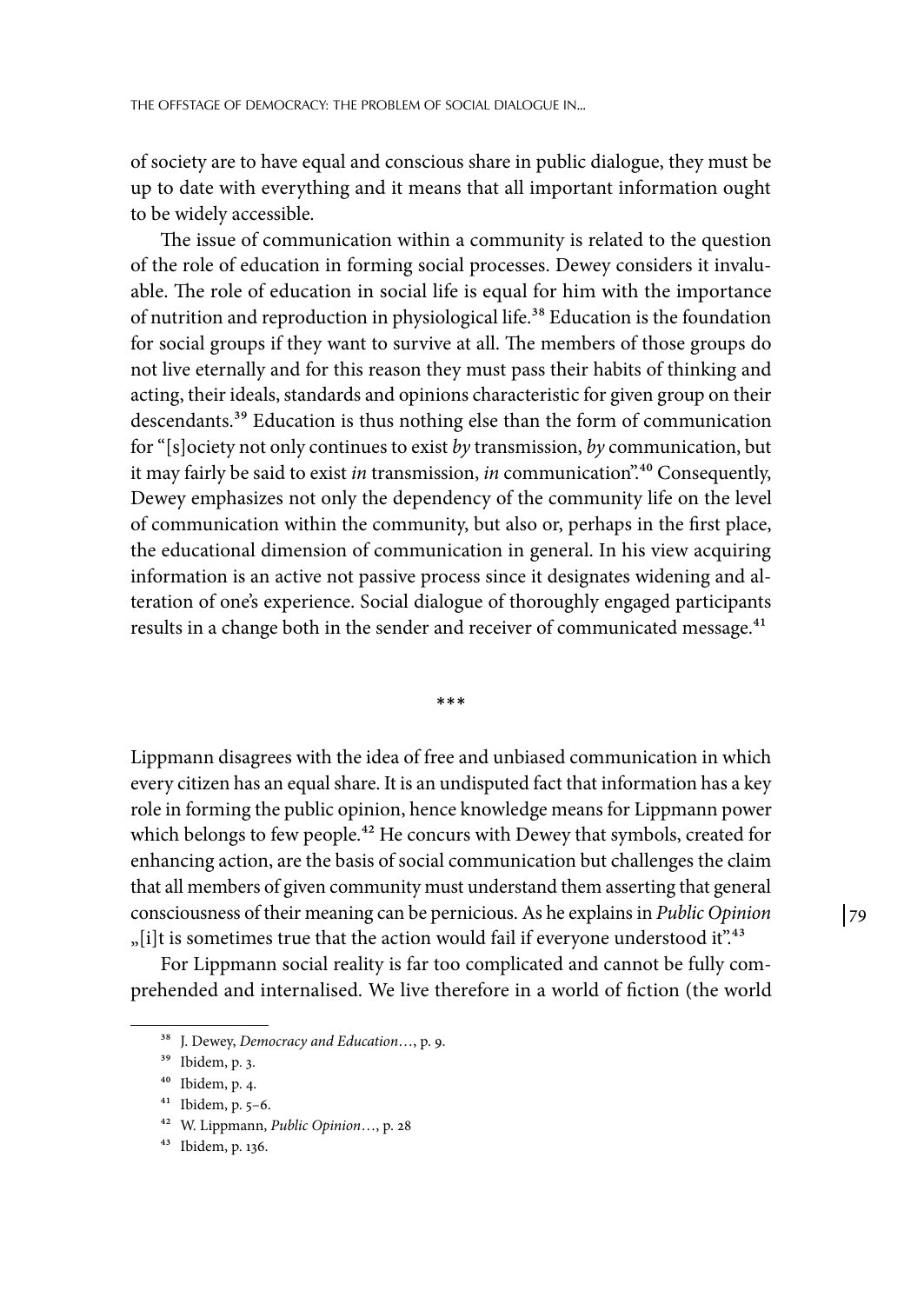of our own mental images of the reality as well as the beliefs and attitudes of the others) determined by belonging to different social groups, by personal biases and stereotypes we recognize. In practice, the shape of the public debate depends on propaganda and censorship, physical and social barriers as well as intellectual deficiencies (such as lack of interest or attention), linguistic affluence, intensity of violence, monotony, economic conditions, emotional immaturity, etc. All these factors influence our perception of the world influencing accordingly the possibility of communicating it.44

Communication should be managed by the joint staff of professionals who will be able to shape it in a rational way. They will not only follow the information but also manage it (select and organize it) and then publicize in an intelligent yet digestible form.45 Unlike Dewey, Lippmann is an elitist in favour of technocracy who believes that only higher echelons of society (i.e. the experts) are capable of surpassing the dictates of private interests in their service for the community.

#### **A Compromise?**

As this paper tried to elucidate, Deweyan vision and Lippmann's perspective are so dissimilar that, at first glimpse, they seem utterly incompatible. One can argue however that siding with one of them, either the optimistic or the pessimistic extreme, is not the appropriate answer. It is highly symptomatic that both projects of the public<sup>46</sup> are mutually interrelated, i.e. both were devised as a response to philosophical adversary. It is not my ambition to adjudge who is right. It seems that both Dewey and Lippmann lack the advantages of their opponent what, in turn, makes their propositions reciprocally supplementary. Lippmann quenches Dewey's incorrigible fervor for designing utopian visions which are not feasible; Dewey on the other hand undermines Lippmann's pessimism and skepticism and, above all, surpasses him as far as the consequence in presenting one's views and premeditated structure of one's reasoning is concerned.

Unquestionably, one can claim that Dewey's and Lippmann's philosophical approaches are but an expression of their temperaments and that, in the end, our own temperament will determine whether we will prefer one over another. However, such answer would not be satisfactory enough as an attempt of belittling of the main dilemma. It seems that the only one way to overcome this deadlock and an-

<sup>44</sup> Ibidem, p. 48.

<sup>45</sup> Ibidem, p. 184.

<sup>&</sup>lt;sup>46</sup> For the sake of accuracy it has to be noted that in Lippmann's case one can rather talk about a critique, not about a project *sensu stricto*.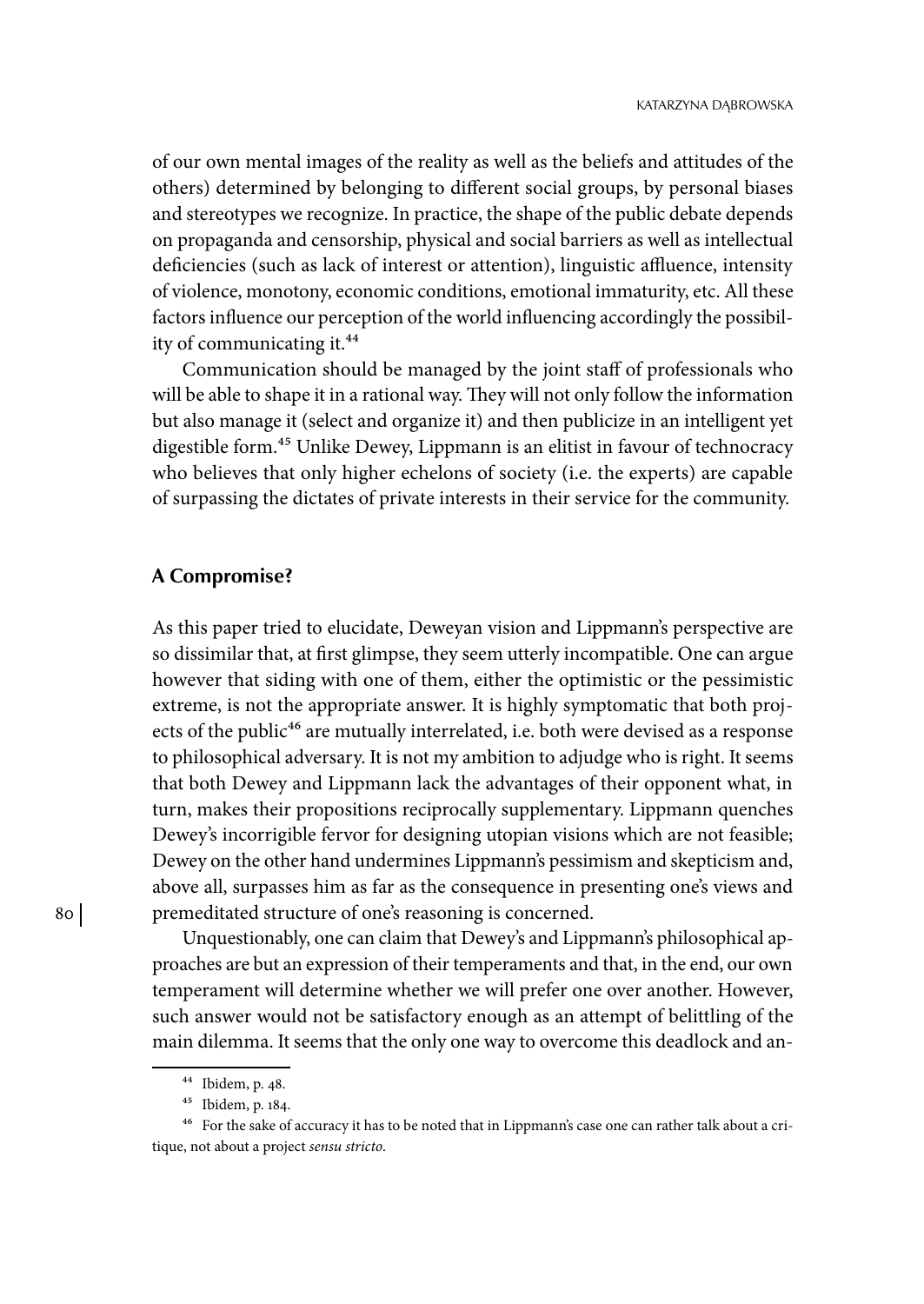swering the question about the shape of the social dialogue is combining Dewey's and Lippmann's propositions. On the one hand it would require proposing bold hypotheses and designing daring reform plans as Dewey does it whereas, on the other, continuous critical analysis of anthropological and socio-political assumptions drawn from Lippmann's writings. Neither of these approaches is satisfactory or sufficient on its own. One could say, paraphrasing Kant, that the critique alone, not being an initial condition of an original system of social reforms, is empty while every project of reform without prior critical analysis is blind.

81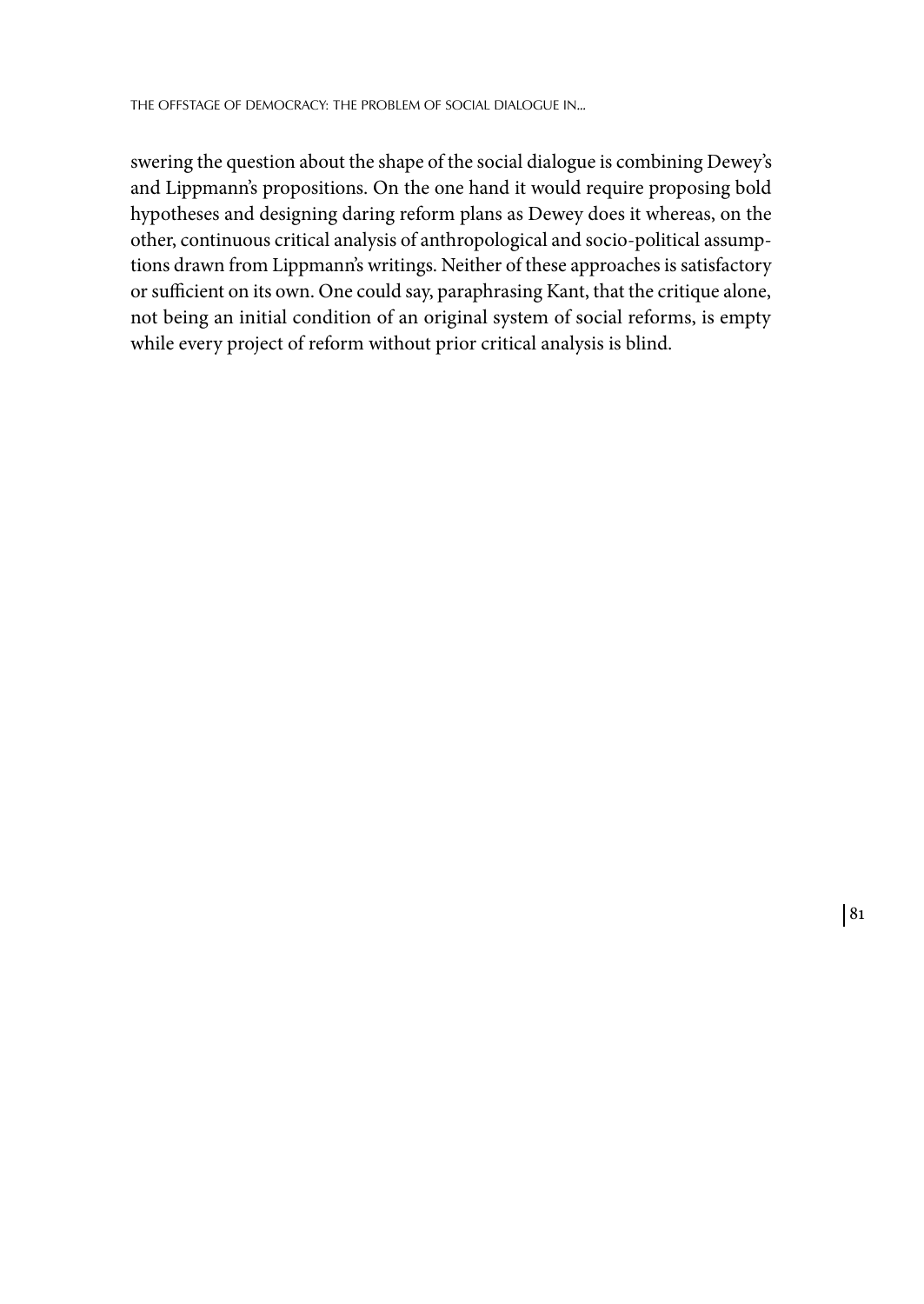### **Literature**

- Dewey, J., *Democracy and Education*. New York: The Macmillan Company, 1964.
- Dewey, J., *Liberalism and Social Action.* Amherst: Prometheus Books, 2000.
- Dewey, J., *Reconstruction in Philosophy*. Mineola: Dover Publications, 2004.
- Dewey, J., *The Public and its Problems*. Athens: Swallow Press, Ohio University Press, 1991.
- Diggins, J.P., *The Promise of Pragmatism: Modernism and the Crisis of Knowledge and Authority*. Chicago: The University of Chicago Press, 1994.
- Gamwell, F. I., *Beyond Preference. Liberal Theories of Independent Associations*. Chicago: The University of Chicago Press, 1984.
- Kilanowski, M., *Individual and Community: Dewey's Rejection of Sharp Distinctions in Social and Political Philosophy*. "Deconstruction and Reconstruction. The Central European Pragmatist Forum"*,* Vol. 2. Eds. John Ryder, Krystyna Wilkoszewska. Amsterdam – New York: Rodopi, 2004. 21–30.

Lippmann, W., *Public Opinion.* NuVision Publications, LLC, 2007.

- Schutz, A.,*John Dewey and 'A Paradox of Size': Democratic Faith at the Limits of Experience*, "American Journal of Education" 109 (2001), pp. 287–319.
- Shusterman, R., *Pragmatism and Liberalism between Dewey and Rorty*, "Political Theory" 22 (1994), vol. 22, no. 3, pp. 391–413.

#### Katarzyna Dąbrowska

## **The Offstage of Democracy: The Problem of Social Dialogue in John Dewey's and Walter Lippmann's Writings**

**Key words:** anthropology, communication, community, democracy, Dewey, education, individual, intelligence, Lipmann, the public, society

**Słowa kluczowe:** antropologia, demokracja, Dewey, edukacja, inteligencja, jednostka, komunikacja, Lipmann, sfera publiczna, społeczeństwo, wspólnota

**Abstract:** The aim of this article is to present and discuss John Dewey's and Walter Lippmann's views on the problem of communication in a democratic society, particularly their views on the question of a role of communication in forming social processes. First part of the paper outlines the framework of this problem and its meaning to the question of possibility of democracy. Part two is concerned with anthropological and socio-political considerations: I discuss the Deweyan and the Lippmannian understanding of individual, society, intelligence and democracy. In part three I examine in detail the problem of communication, with special attention given to the questions of the role of communication in forming social processes, the foundations and conditions of communication, the debaters, and a subject matter of a debate as well as the questions of who and what forms this debate and whether we can form it altogether.